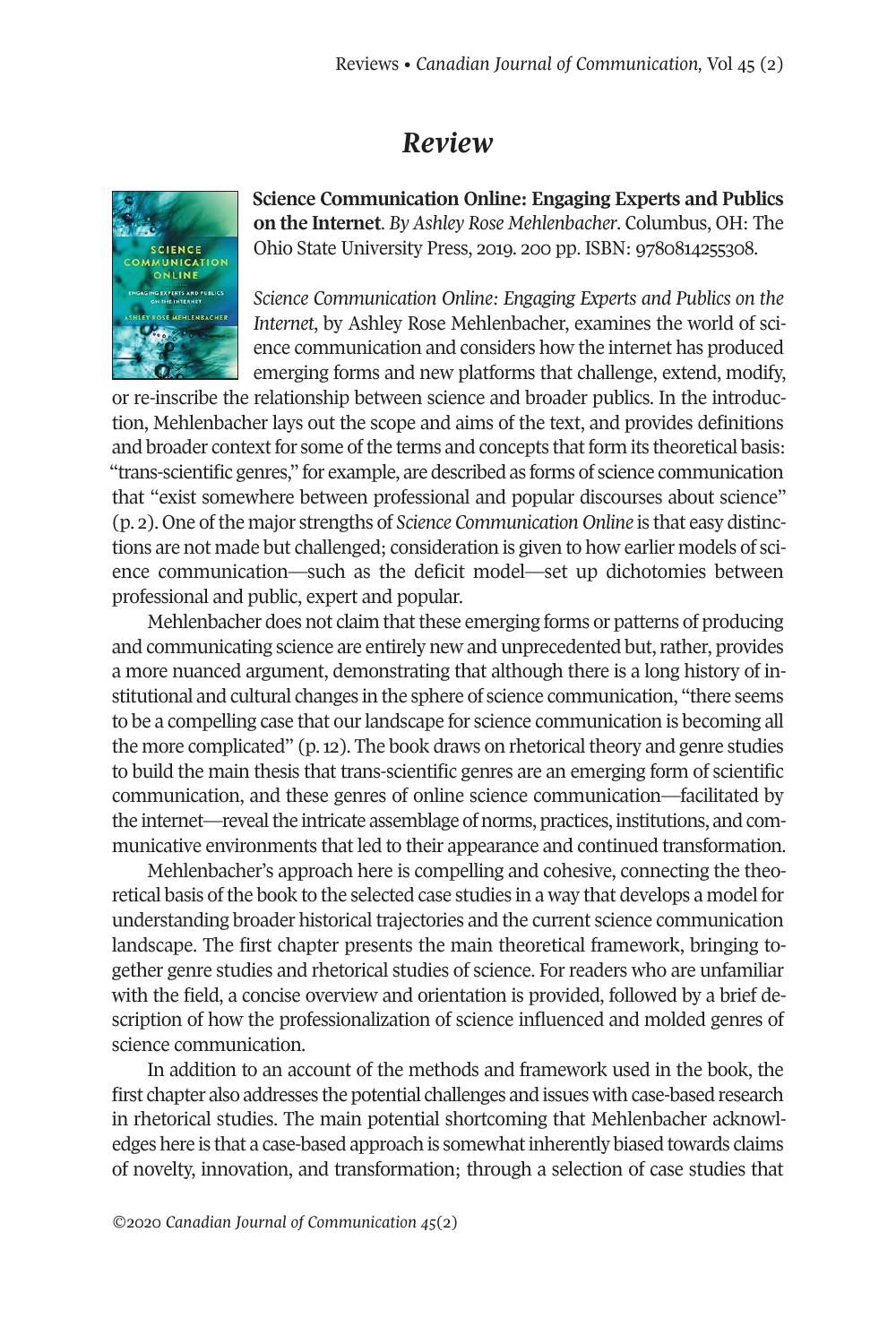may have a tendency towards the understudied or hitherto undervalued, an overall picture is painted that suggests these isolated examples are indicative of broader patterns or significant phenomena—even when that is perhaps not the case. However, Mehlenbacher contends that case studies can form the basis of a broader analytical approach, and each of the chapters here support this. The examples that are drawn on are situated in broader trends through extended discussions, and the overall collection of case studies does not appearto be an overly selective sample designed to indicate a broader pattern based on thin evidence but, rather, a broadly representative account of the current state of science communication.

Chapter two examines the crowdfunding of scientific research, exploring both the technologies and communities that make up the landscape of this funding method. The chapter considers how scientists negotiate this complex arrangement of experts, nonexperts, and amateur scientists, and the communication strategies used in proposals on Experiment.com (and how these proposals may differ from the more traditional equivalents). The larger context of declining federal funding—and the increasing pressure that scientists face to secure that funding—is acknowledged, and the corpus of Experiment.com proposals are provided as evidence of "broader changes to science communication and genre evolution" (p. 47).

Chapter three turns its attention towards the "complex apparatus of communication tools" (p. 82) that are used to gather, organize, store, and share scientific data, a matter of significance here considering the increasing digitization of scientific work. The 2011 Fukushima Daiichi disaster provides a launching point for this discussion of databases and the rhetorical work (and tensions) around data quality, methodology, and accessibility. Throughout the book, Mehlenbacher draws on such examples that may seem dramatic or spectacular, yet–perhaps in response to that concern about case-based research mistaking novel examples for broader patterns–there are also consistent efforts to demonstrate how these case studies are representative rather than anomalous. Indeed, Mehlenbacherillustrates how this particular negotiation of scientific knowledge has larger implications for the production and communication of scientific work, and the dynamics between publics, scientists, and policymakers.

Chapterfour analyzes the Public Library of Science (PLOS) blogging network, described as a "large collection of science-focused blogs written by scientists, graduate students, science journalists, and even citizen scientists" (p. 15). The variety of functions that these kinds of sites can perform are explored, as blogs may serve as a space for scientists to weigh in on controversial subjects, or as a platform for publics and scientists to engage in discussion. Other work has focused on blogs as sites for popularizing science, a strand that Mehlenbacher considers here, but this complex ecology of media environments is not reduced to any one practice. Indeed, the fraught concept of "popularization" is itself problematized here, as necessitated by changes in the "audience" and the relationship between scientists and that increasingly heterogenous audience.

The concluding chapter describes how the emerging forms and genres of science communication examined throughout the book offer insights about some of the news ways that knowledge is produced and shared.